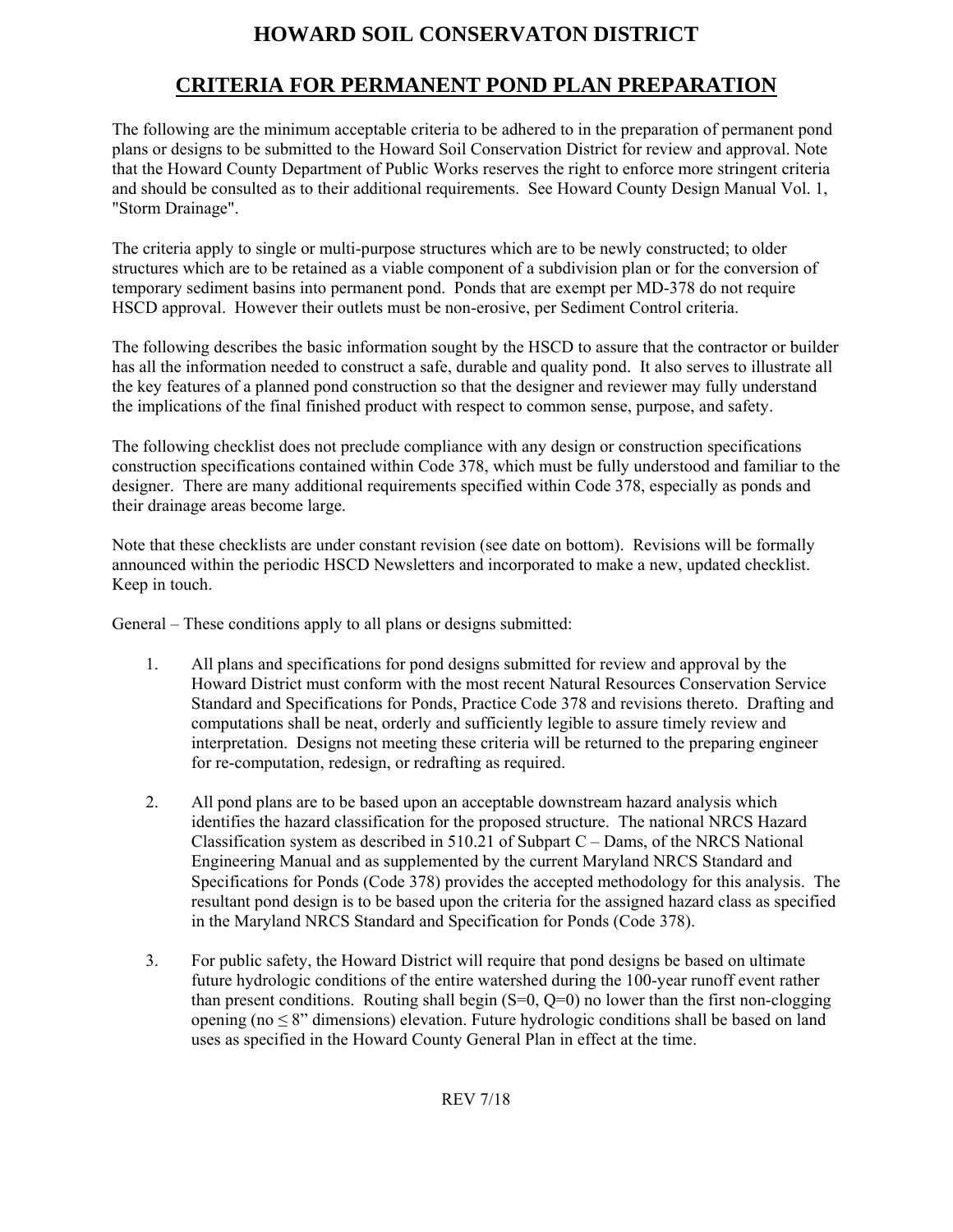- 4. Plan review and approval assistance will be furnished on the premise that the pond will be constructed in strict compliance with the approved plans and specifications, or approved modifications; and that all construction, reconstruction, or repair of ponds will comply with current Maryland Water Resources Administration Law and County and District regulations governing such work.
- 5. "As-Built" plans shall be required for all ponds. Plans show "red-lined" construction elevations, cross section and profiles on blue-line copy of the approved design and shall be accompanied by a construction certification signed and sealed by the registered professional engineer who designed and supervised construction. "As-Built" plans shall be provided to the Howard District by the landowner within 30 days after completion of construction.

Non-compliance with items 4 and 5 above shall be cause for withdrawal of District assistance and approval, notification to the MDE, Maryland Water Resources Administration of the action taken.

- 6. If the feasibility of a site is questionable due to the presented character of the soils, adequacy of the water supply, presence of rocks, or other marginal conditions, the District will inform the landowner and engineer of the construction risk factors involved and how they may affect feasibility and safety aspects of the structure. On such sites, the decision to provide further plan review assistance will be made by the District after consultation with the landowner and the engineer.
- 7. The scope of the plan is to be clearly delineated and identified in the Title Block.
- 8. Plans are to be legible and include: appropriate scales, north arrow, vicinity map, road identification, stream identification, and standard symbols for sediment control practices to be used during construction.
- 9. Developer's (owner's) name, address and phone number is to be shown.
- 10. Engineer's name, address and phone number is to be shown.
- 11. Property lines and names of adjacent property owners are to be shown.
- 12. Existing features, and existing and proposed contour lines based on all grading changes are to be shown (contours are to be labeled and spot elevations are to be shown).
- 13. Topographic data is to be sufficiently adequate to sow conditions of the site, adjacent properties and downstream from the extreme downstream end of the plunge pool (below the barrel outlet) a minimum of 100 ft., and any pond/structures upstream of the site.
- 14. The 100-year floodplain delineation, based on ultimate development of the watershed is to be shown.
- 15. Existing and/or proposed improvements (buildings, walls, parking lots, etc.) in the immediate vicinity of the proposed pond or downstream from it are to be shown.
- 16. Existing and/or proposed utilities (surface and subsurface) are to be shown, properly identified and described. The description should address all appropriate considerations regarding the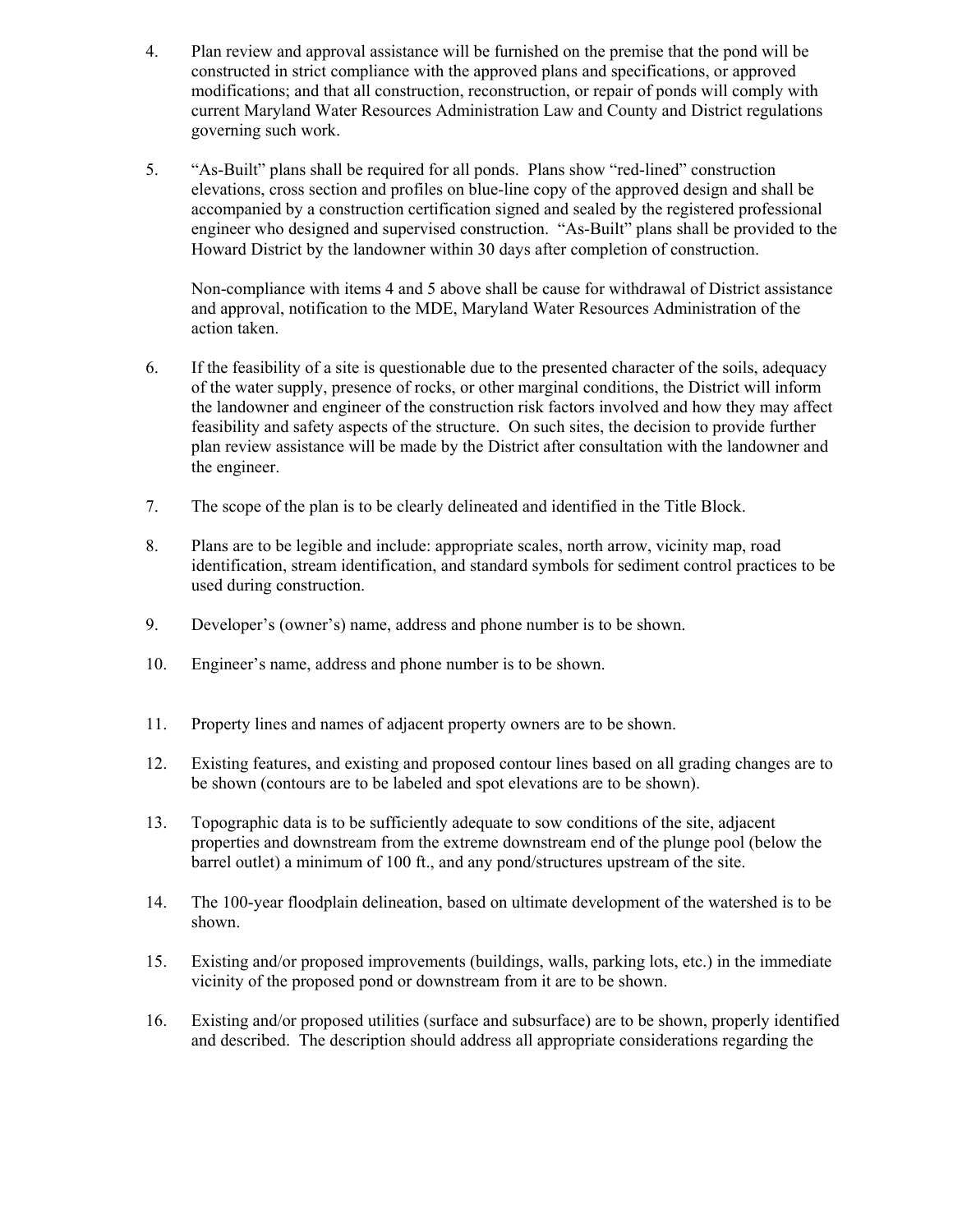condition of the pipes, wires, etc.; hazards associated; and the precautions which are required for working in the area as regards the specified utility. A specified note is required on all plans

- 17. to notify "Miss Utility" at 410-792-2401 or 1-800257-777 at least 48 hours before beginning the construction.
- 18. The drainage area for the proposed pond and all sub-areas which are controlled by piping, swales, natural channels or upstream ponds are to be indicated on an appropriate map and described.
- 19. Borrow or spoil area is to be shown and cut and fill balance is to be indicated.
- 20. The developer (owner) is responsible for the acquisition and establishment of recordation in the Land Records of Howard County of all easements, rights, and/or rights of way (and proof of same) that may be required for the discharge of runoff from the barrel, weir structure, and emergency spillway which flow onto or across adjacent or downstream properties.
- 21. The developer (owner) is responsible for the acquisition, establishment, and recordation in the Land Records of Howard County of all easements, rights, and/or rights of way that may be required for grading and/or work on adjacent properties. In cases where a pond is to be located on two or more adjoining properties, under different ownership, the District shall require the property owners to sign an agreement stipulating construction and maintenance responsibilities for the pond prior to review and approval assistance. This agreement shall be filed in the District office and recorded in the Land Records of Howard County.
- 22. A maintenance agreement covering all aspects of maintenance of the pond shall be signed by the party of parties with maintenance responsibility before review and approval will be granted.
- 23. Any pond plan designed and approved as part of a flood control or stormwater management facility under requirements of the Howard Soil Conservation District and/or other public agencies shall require that the pond area, including embankment, outlet structures, and flood pool areas to be recorded via applicable covenants, deed restrictions, rights-of-way or easement in the official land records of Howard County, setting forth the provisions for maintenance, and properly binding present and future owners to such covenants.
- 24. Because we are nearly the last step in the review process, we may be requesting, when applicable, copies of DNR, Army Corps, WRA, MDE, and Howard County documentation to be sure they have been notified as to any disturbances of alterations regarding wetlands, floodplain or streams which often accompany pond sites. Be sure their conditions are met within the plan or else we may not grant approval.
- 25. Provide point-by-point response to HSCD comments following the first submission.
- 26. WARNING: Be sure all plans, profiles, details, notes backup computations and reports match.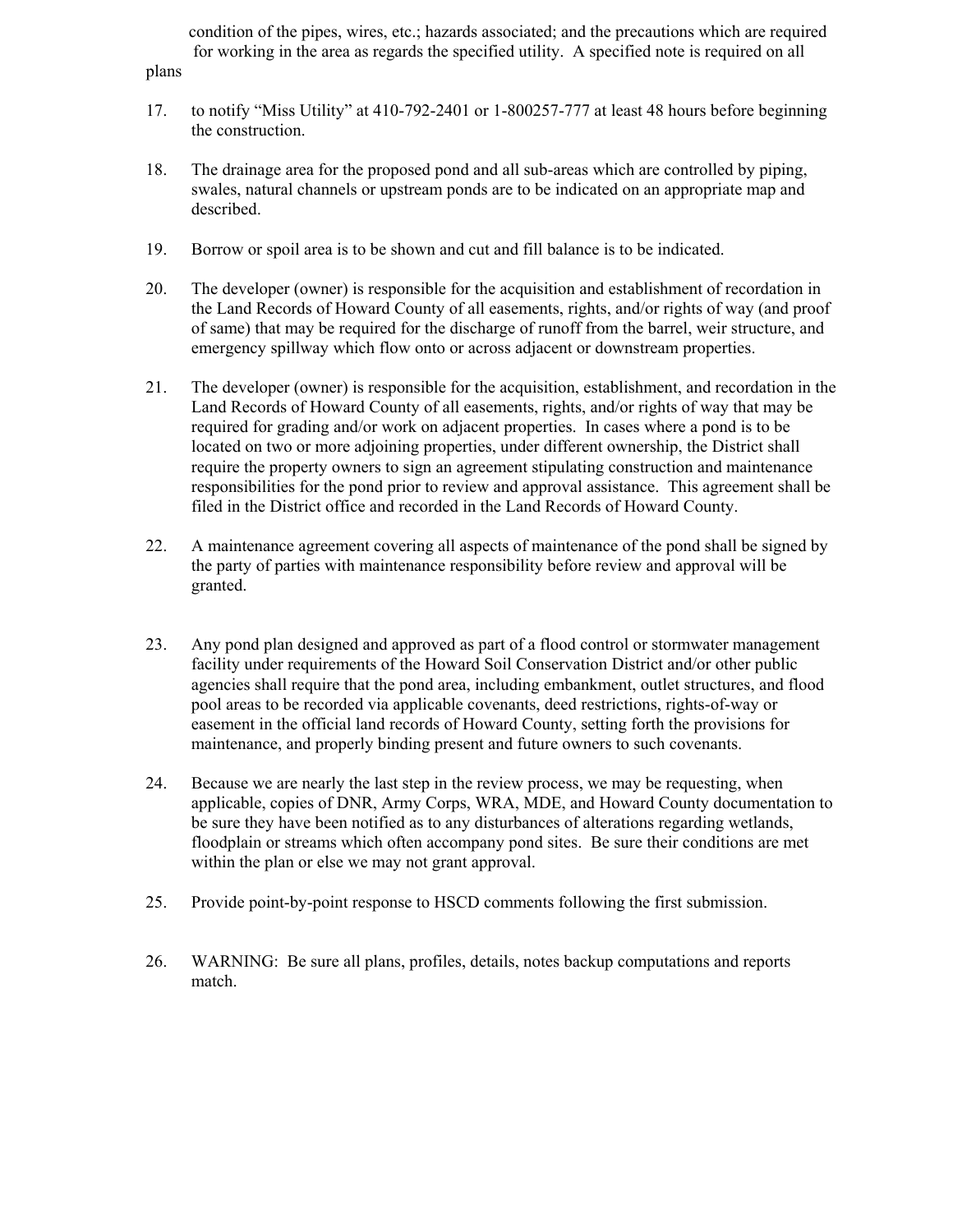## **HSCD CRITERIA FOR POND DESIGN REPORTS AND SUPPORT DATA**

- I. Report is typed, neat, and legible on 8-1/2″ x 11″, bound paper.
- II. Title sheet, states project name, number, engineer seal and signature, and date/revision.
- III. Completed MD-14 (assume "normal pool" is 10 year design elevation for SWM ponds).
- IV. Table of Contents.
- V. List of Figures and Tables.

## VI. **BODY OF REPORT**

- i) Introduction: Includes description of project, vicinity map, description of project, vicinity map, description of receiving land/waters, zoning classification, soils present, land cover, purpose of pond, other ponds in vicinity and hazard classification and justification.
- ii) Methodology Used: Describe sources of information and analyses, equations used, hydrologic and hydraulic models used (e.g. TR-20, TR-55, weir, orifice, and breach equations and their coefficients, etc.), tail water analysis, hazard reach determinations, soil boring analysis, dam breach analysis (if required as determined by Hazard Reach Analysis), emergency spillway (earth weir) based on EFM 11- 54.1 through 11-54.11.
- $\delta$  Figures & Tables (may be distributed within body of report at appropriate locations): Soil Map (1" - 1320'), Vicinity Map (1" = 2000'), Zoning (General Plan) Map, Aerial Photograph (optional), Stage/Discharge Performance (Graph or Table), Stage/Storage Performance (Graph or Table), soil borings on plan and profile of pond, cross sections for TR-20 reaches or tailwater analyses.
- iv) Analysis: Includes hydrologic model (TR-20) schematic; summary of RCN, T, and drainage area values (TR-55); tailwater conditions, stage/discharge curve or table., stage/storage curve or table; hazard reach length and a description of present and future conditions within that length, dam breach analysis and hydrograph; outfall is analyzed and protected against erosion from pond exit to channel.
- v) Summary and Conclusions: Summarize results of the analysis to include the size, soil and use of the contributing drainage area volume, elevation and release rate and velocities during the 2, 10 and 100 year storm event, results of a potential dam breach and a recommended maintenance schedule.
- vi) References: List of all sources used to develop design, including design manuals, design standards, softwares, special equations, periodicals, specifications, etc.
- vii) Appendices contains:
	- A) RCN computations (includes breakdown of soil/land use weighted RCN).
	- B) Tc computations (include slope computations, description of overland, channel characteristics, etc.).
	- C) Hydraulic (Weir, pipe, orifice, channel) equations and computations, charts or nomographs used for each structure feature (riser, barrel, emergency spillway).
	- D) Volume computations (contour/area/volume).
	- E) Supporting computations for all upstream ponds, structures, etc. if their storage effects are accounted for.
	- F) Tailwater/backwater computations (Mannings, HEC-2, storm drain, etc.) up to pond outfall, especially for ponds connected to storm drain systems.
	- G) Soils Investigation:
		- 1. 3 borings minimum, one each in area of centerline of dam, emergency spillway and in borrow area.
		- 2. Vicinity map showing soil boring locations.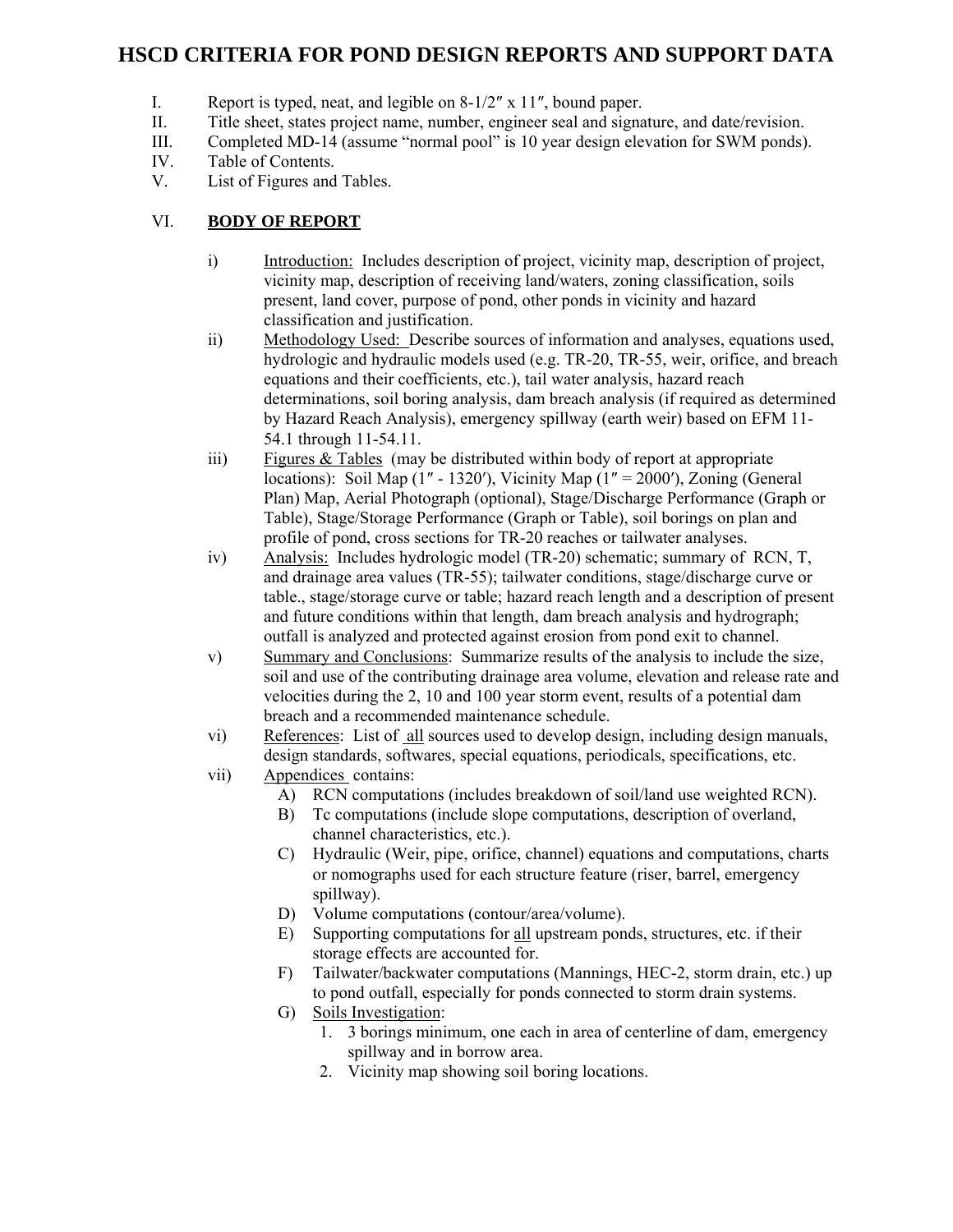- 3. Profile of borings with USC classifications.
- 4. Determine bearing strength for soil under embankment.
- 5. Determine maximum stable embankment fill slopes based on soil material used.
- 6. Determine maximum stable cut slopes based on existing soil material.
- 7. Determine seepage potential and method of protection.
- 8. Determine pH embankment and core material.
- H) Drainage Area Map/Worksheet (on one map).
	- 1. Contours at 5′ intervals on 200 scale, or smaller.
	- 2. Drainage area and sub-area boundaries, TR-20 cross sections and structures clearly labeled and match the model, schematic and computations.
	- 3. Hydrologic soil group (A, B, C or D) boundaries are shown (delineated or hatched).
	- 4. Land use/cover boundaries (wood, ½ acre residential, grass, etc.) are shown (delineated or hatched).
	- 5. Topography extends at least 200′ around D.A. boundary and extends through the hazard reach length downstream + 200′ further.
	- 6. All/any existing ponds or other structures within the contributing drainage area are shown.
	- 7. Each sub-area shows the  $T_c$  path, clearly showing terminus points for overland (<200′), swale, gutter, channel and pipe flow lengths, all of which correspond to the  $T_c$  computations, all ending at a modeled cross section.
	- 8. Reach sections and T t paths shown, if modeled.
	- 9. Each sub-area is clearly labeled with the RCN and acreage.
	- 10. Title, name and number of site, scale and date.
- I) Copy of plan and profile of pond as they appear in the Construction Drawings. Legible reductions are acceptable.
- J) Computer output: TR-55, TR-20, HEC-2, HY-8, etc.
- K) Anti-seep collar design computations (Ls increased by 15%).
- L) Anti-flotation computations for riser base (W<sub>R</sub> & W<sub>B</sub> >1.2 W<sub>F</sub>).
- M) Computations for pipe guage/wall thickness.
- viii) Report meets current TR-55 standards.
- ix) Report meets current TR-20 standards.
- x) Report meets current hydraulic computations standards for orifice, channel, weir and pipe flow.
- xi) Report is based on pond designed per MD-378 specifications.
- xii) No unapproved softwares used.

**NOTE**: The HSCD reserves the right to request any additional pond design data related to any of the items described on this checklist and the plans.

## **HSCD CRITERIA FOR POND CONSTRUCTION DRAWINGS**

### I) **PLANS:**

- 1) Title (purpose), name, number, scale, date, P.E. seal & signature.
- 2) Scale:  $1'' = 50'$  or less.
- 3) Existing (faint but visible) and Proposed (heavy, standout) contours at 2′ interval maximum; pond contours tie into existing round.
- 4) Location of (3) soil borings (standard target symbol) at one each at the emergency spillway, centerline of dam and borrow area.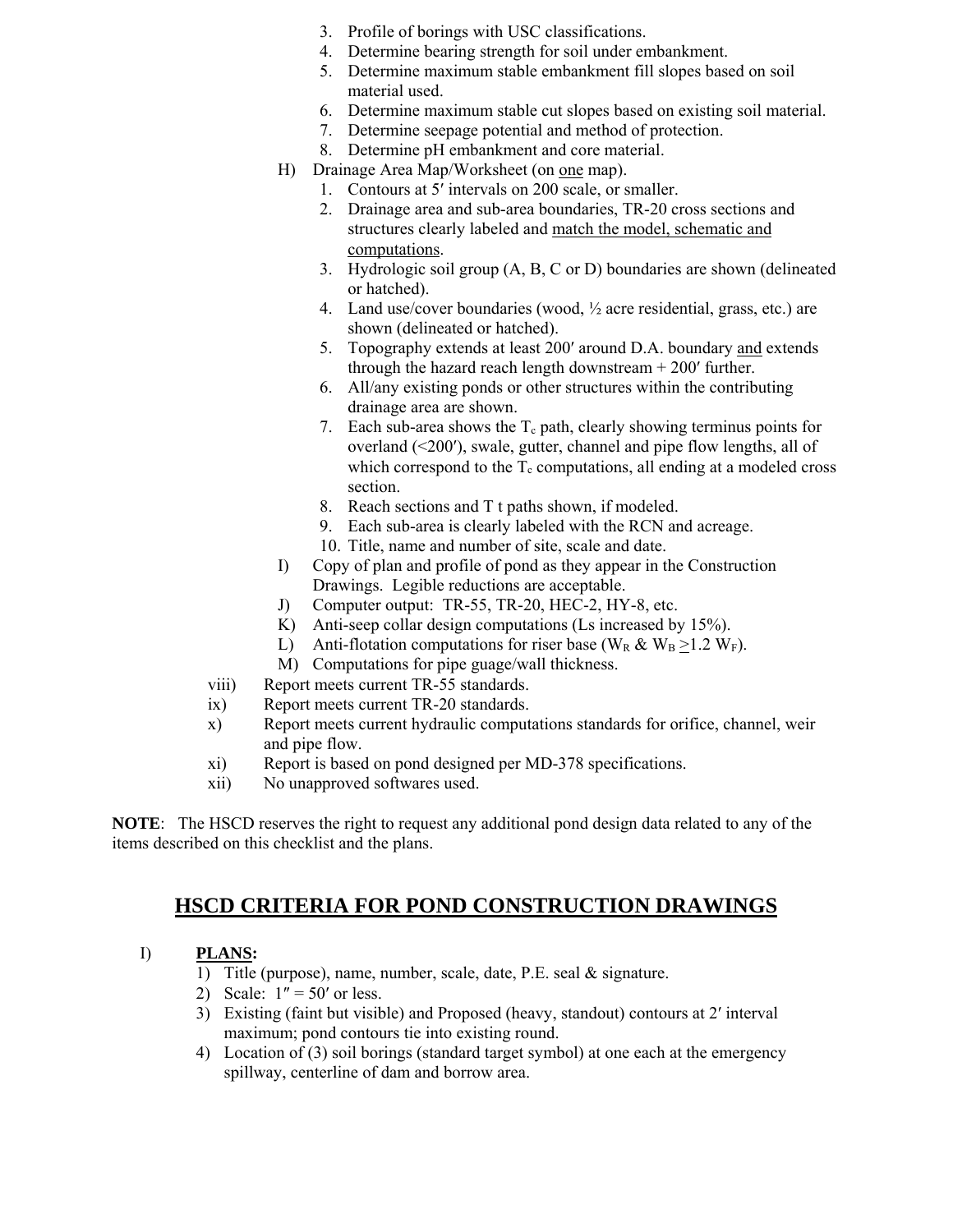- 5) Inflow (swales, storm drain) and low flow channel shown and protected per current MDE Standards & Specs.
- 6) Riser, barrel (pipe), endwall, spillway, outlet, and emergency spillway shown.
- 7) Concentrated flow areas to receive rip-rap, gabion, matting or sod shown (protected per MDE/NRCS specifications).
- 8) Off-site topo (contours, buildings and roads, etc.) within 100′ downstream of pond shown (MD-378).
- 9) County, State and Federal stream, wetland, building, etc. buffers shown.
- 10) Hazard class shown.
- 11) 100-year floodplain shown.
- 12) Breach floodplain shown (as required if hazard analysis dictates).
- 13) Seepage prevention structures shown (where required).
- 14) Wave protection shown (if needed).
- 15) Utilities (sewer, water, telephone, electric, gas, etc.) and appurtenances within 100′ of pond are shown (underground and overhead).
- 16) Visual resources of pond and surroundings are appropriate (embankment blends into topog., pond edge is curvilinear, not rectangular).
- 17) No trees or shrubs are on embankment (usually shown on "Landscape Plan").
- 18) 50' radius around riser/inlet is clear.
- 19) Emergency Spillway:
	- A) Inlet channel curved and flared.
	- B) Side slopes 3:1 max.
	- C) Bottom width >8'.
	- D) Exit channel centerline is perpendicular to level section downstream edge, straight to beyond toe of dam.
	- E) Contour shows cut, no fill, i.e., in undisturbed earth, for entire length of emergency spillway.
	- F) Protection shown if velocities are high (see computations).
	- G) No fences, bridge, etc. in emergency spillway path.
	- H) Spot elevation on crest.
- 20) Erosion Sediment Control for pond during its construction is provided
- 21) Positive slope from back of pond and inflows to riser (normally dry ponds).
- 22) All existing ponds on site are shown and are either to be removed or reconstructed.
- 23) No created slope steeper than 2:1, no embankment slope steeper than 3:1.

### II) **PROFILES**:

- 1) Title (purpose), name, number, scale, date, P.E. seal & signature.
- 2) Vertical/Horizontal scales =  $1/10$  or multiple thereof, no smaller than  $5'' \times 5''$ , complete with axis, elevations and stations.
- 3) Each profile has title which matches plan view section.
- 4) Existing and proposed ground shown and tie into each other at both ends.
- 5) Profile of soil boring project/overlaid on profile.
- 6) Channel linings shown.
- 7) All slopes, materials, and dimensions clearly labeled.
- 8) 2, 10 and 100-year hydraulic gradients shown.
- i) Cross Section of Dam along Centerline:
	- 1) Top of dam (settled).
	- 2) Constructed top-of-dam, delineated and labeled normally 10% of fill height.
	- 3) Location of Emergency & Principal Spillways.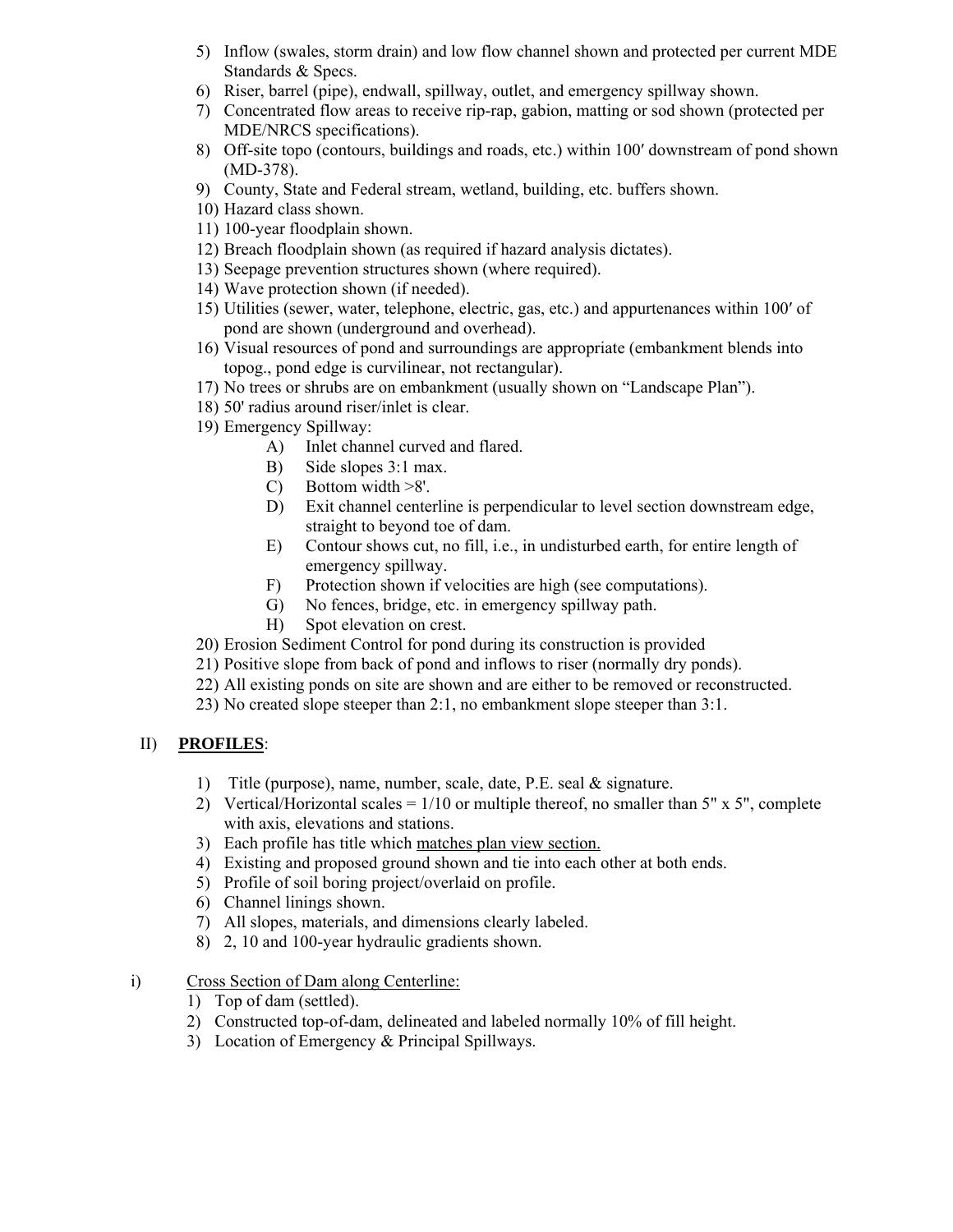- 4) Existing ground and proposed ground to both tie-in points.
- 5) Top and bottom of core trench shown extends to 10-year water elevation.
- 6) 2, 10 and 100-year water elevations delineated and labeled.
- 7) Freeboard is  $\geq 1'$  with E.S.,  $\geq 2'$  without E.S.
- 8) Cutoff trench dimensioned 2' minimum below barrel.
- ii) Cross Section of Emergency Spillway and "Token Spillways" [required if riser is < 3 square feet (24" diameter) and D.A. > 50 ac.]:
	- 1) Design per Engineering Field Manual, Chapter 11, pp. 11-54.1 through 11-54.11 (check computations.
	- 2) Protected soil (seed/mulch, sod, rip-rap, gabion) per velocities expected.
	- 3) Located in natural ground (cut).
	- 4) Side slopes, elevation of crest, existing & proposed ground tie-in points.
	- 5) Bottom width  $> 8'$ .
	- 6) Depth  $> 2'$ .
	- 7) 100-year pond elevation shown.
	- 8) Token spillway.
		- A) Crest elevation  $\geq 100$  year elevation.
		- B) Depth  $> 1'$ .
	- 9) Meets NRCS Code 378 criteria.
- iii) Profile of Emergency Spillway:
	- 1) Existing and proposed ground between tie-in points.
	- 2) Routed 10-year storm is at or below weir crest.
	- 3) Invert of spillway shown and labeled.
	- 4) Length of level section  $> 25'$  R 0% slope.
	- 5) Inlet slope and outlet slope per EFM.
	- 6) Outflow channel protection shown and dimensioned.
	- 7) Excavated Pond.
		- A) Unrouted 10-year storm is  $> 1$ ' below top-of-dam.
		- B) Routed 100-year storm is at or below top-of-dam.
- iv) Cross Section of Dam Through Principal Spillway:
	- 1. Existing ground.
	- 2. Proposed ground, between both tie-in-points.
		- A) Slopes of dam sides (3:1 or flatter).
		- B) Top width (per Table 2, Code 378), 16' min. for One-way rd, 26' min. for two-way road.
		- C) Back and bottom of pond.
	- 3.Cutoff trench.
		- A) Bottom width  $\geq 4'$ .
		- B) Side slopes 1:1 or less.
		- C) Depth into original ground to impervious layer,  $\geq 4'$
		- D) Specify GC, SC, CH or CL soil for core material.
		- 4. Impervious Core
			- A) Top width.
			- B) Side slopes.
			- C) Height.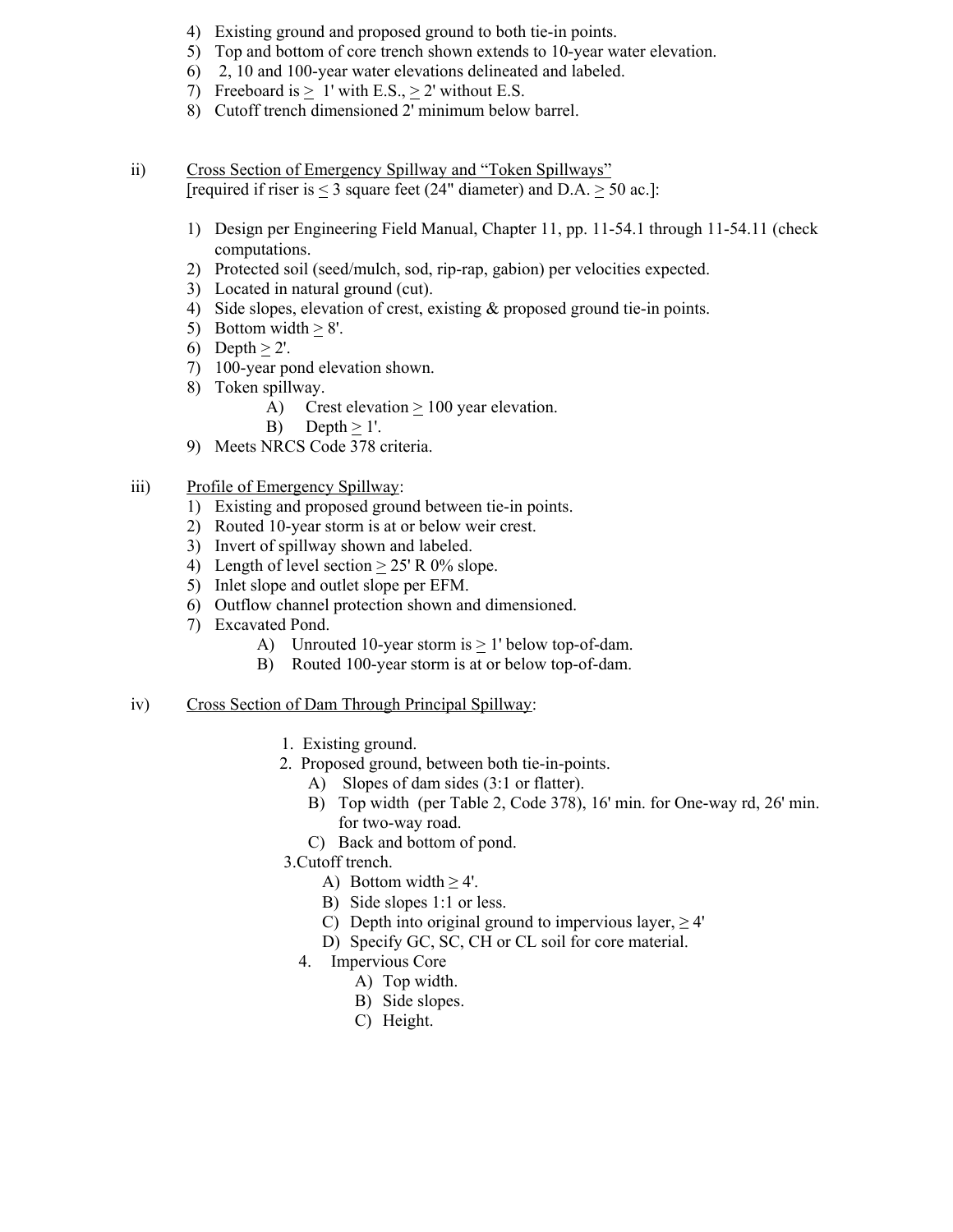- 5. 4:1 phreatic line shown from 10-year water elevation (100-year elevation if no E.S. is provided) starting a upstream face of dam to intersection at bottom of barrel.
- 6. "Pump core trench dry if water is encountered before placement of material", note on profile if borings shown groundwater elevation above core trench bottom
- 7. "Constructed" height of dam.
- 8. 2, 10-year and 100-year pond elevations.
- 9. Dashed line showing E.S. crest elevation.
- 10. Riser (principal spillway):
	- A) Orifice types (low flow, 2 yr., 10-yr.) and their bottom elevations shown.
	- B) Weir crests elevation shown.
	- C) If no E.S. provided, all freeboard requirements for E.S. apply to the P.S.
	- D) Bottom elevation of inside riser.
	- E) Bottom of anti-float riser base.
	- F) Type of material, basic dimensions [gauges, thickness, see Details, section III (1)]. Concrete or BCCMP allowed only.
	- G) Show trash rack, to scale, as it is oriented on top of riser. Trash rack bottom must be clear barrel  $\geq$  6'and not protrude into fill.
	- H) Length of riser.
	- I) Diameter of riser.
	- J) Means to drain pond (low flow drain/valve).
	- K) No flat openings on top of riser, below 100-year pond elevation.
	- L) Crest is  $\geq 1$ ' below emergency spillway crest.
- 11. Barrel:
	- A) Inlet and outlet elevations.
	- B) Slope of pipe.
	- C) Pipe materials.
		- a) Concrete must specify ASTM C-361.
		- b) Concrete must show concrete cradle.
		- c) BCCMP must be used instead of CMP.
		- d) 16 gauge minimum allowed for BCCMP but see Table 3 & 4 for ill vs. gauge requirements.
		- e) Corrugation size (cathodic protection provided for soil with R  $\geq$  4000 ohms/cm or pH  $\geq$  5).
		- f) See Code 378 for additional material specifications.
	- D) Pipe diameter shown and  $\geq 6'$  (must be circular).
	- E) Pipe length shown (or stationing).
	- F) Anti-seep collars or filter and drainage diaphragm
		- a) (Five times projection)  $\geq$ spacing  $\geq$ (fourteen times projection).
		- b) At least one, but preferable all collars in saturation zone.
		- c) Collar has minimum 2' projection.
		- d) Location of collars from riser (or stationing).
		- e) Material is same as barrel pipe.
	- G) If double barrel, barrels are  $\frac{1}{2}$  x diameter apart or 2', whichever is greater.
	- H) Endwall section is same material as barrel pipe.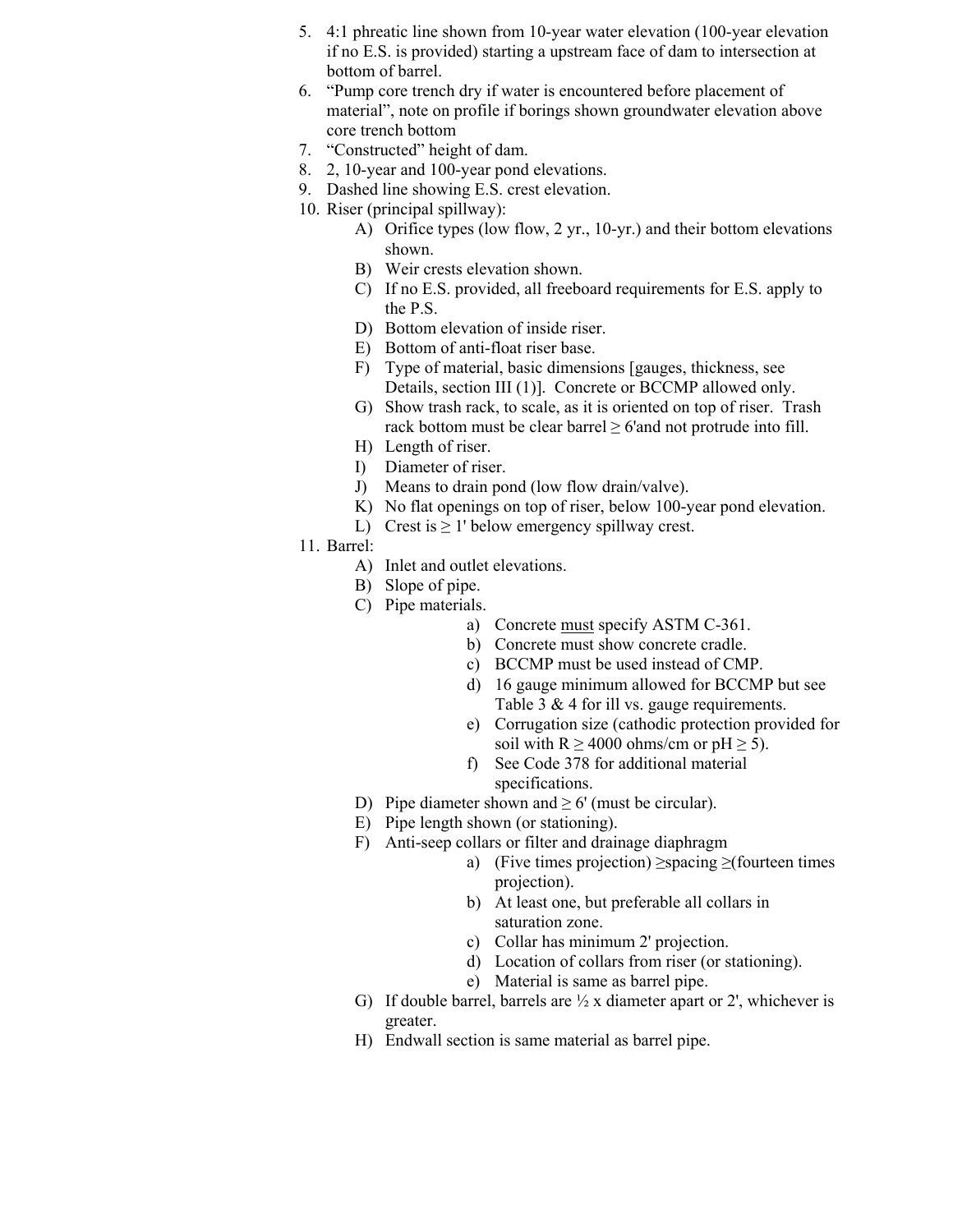### 12. Outfall:

- A) Profile of ground is shown to at least 100' below outlet of spillway.
- B) Outfall protection (rip-rap) filter cloth, size  $d_{50}$  or classification), depth (2.25 x  $d_{50}$ ) and length shown.
- C) Standard note for easements or rights of discharge.
- D)  $Q_{10}$ ,  $V_{10}$ ,  $d_{10}$ ,  $V_{100}$

#### III) **DETAILS:**

- 1. Riser:
	- A) Thickness of walls and top
	- B) Orifice location and size
	- $C$ )  $> 9$ " depth of embedding into base
	- D) Reinforcing spacing
	- E) 2, 10 & 100-year pond elevations shown
	- F) Drain pipe configuration
- 2. Anti-seep collars:
	- A) Same material as barrel, specify placement at least 2' from closest joint
- 3. Trash rack:
	- A) Principal Spillway:
		- a) Hood type (flow is underneath trash rack)
			- i) Diameter (or length/width) & height & depth of top & bottom from weir crest.
			- ii) Anchored to riser
			- iii) Includes anti-vortex device
			- iv) Openings (spacings of bars):  $6'' < \frac{1}{2}$  barrel diameter
		- b) Solid type:
			- i) 100-year stays below bottom of solid cover top (Weir flow)
			- ii) If above the bottom of solid cover top then Barrel must be controlling flow (see computations)
	- B) Low Flow:
		- a) Openings are  $\leq \frac{1}{2}$  orifice diameter
		- b) Number of openings totals to  $>$  six times the orifice area
		- c) Designed to shed floating or settling debris
		- d) Anchored to riser or ground
- 4) Outfall Protection Apron:
	- A) Length & depth shown
	- B) Filter cloth between all stone/earth interface
- 5) Channel Section:
	- A) Into pond
	- B) Through pond
	- C) Beyond pond outfall
- 6) BCCMP Coupling Bands:
	- A) Water tight seal with gaskets (see 378-13 for allowable types)
	- **B**) Dimple bands not allowed
- 7) Endwall Section:
	- A) Same material as barrel
- 8) Anti-flotation riser base: 18" min. thickness, 2-8# rebar anchor, width at least two times the raiser diameter,  $\geq$  9" embedded into base